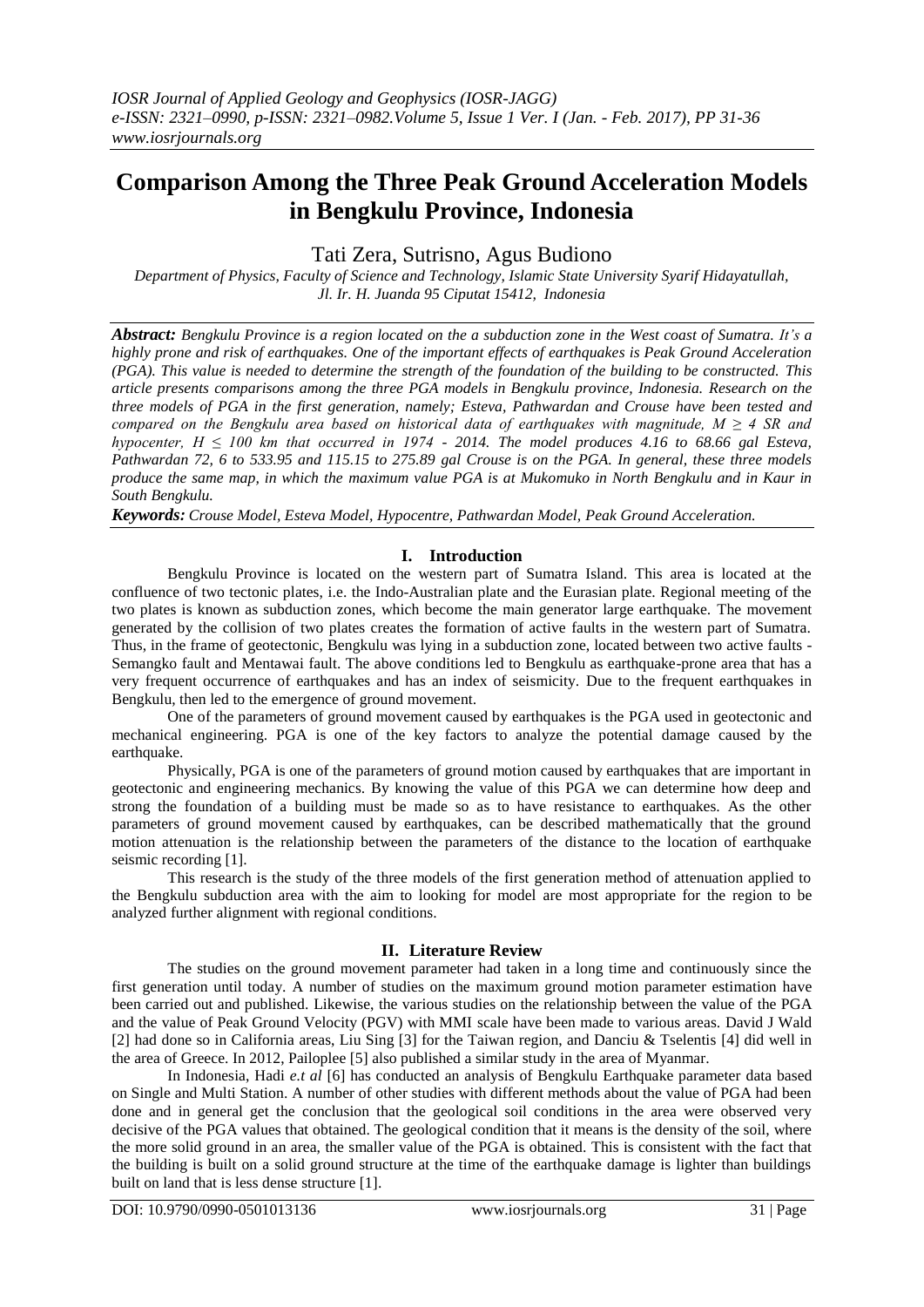#### **2.1. Gegraphical Condition of Bengkulu**

Bengkulu province is located on the west coast of Sumatra at  $-2^{\circ}16'$  -  $3^{\circ}31'$  latitude and  $101^{\circ}1'$ -  $103^{\circ}41'$ East Longitude. Administratively, Bengkulu is bordering on the north by West Sumatra, to the south by Lampung, on the west by the Indian Ocean and on the east by Jambi and South Sumatera. Geographical conditions of Bengkulu are shown in Fig. 1.

Bengkulu is a province located in the western of *Bukit Barisan* with an area of  $\pm$  19.919,33 km<sup>2</sup>. Bengkulu consists of 10 districts/cities i.e. South Bengkulu, *Rejang Lebong*, North Bengkulu, *Kaur*, *Seluma*, *Mukomuko*, *Lebong*, *Kepahiang*, Central Bengkulu, and Bengkulu City. The administrative area of Bengkulu extends from the border of West Sumatra to the border of *Lampung* by a distance of approximately 567 kilometers. Bengkulu has several small islands are uninhabited well as *Enggano*, as well as the islands are uninhabited, *Mega* island and other small islands.



**Figure 1**. Geographical conditions Bengkulu Province

Based on the state of nature and its location, the region of Bengkulu has different height from sea level. The state of the province's altitude varies greatly, ranging from 0-100 m covering 35.8% of the area of Bengkulu, 100-500 m is the slope of the *Bukit Barisan* mountain reaches 31.60%, 500-1000 m covers 20.50% of the total area of Bengkulu and the region with an altitude of over 1000 meters above sea level to the peak of *Bukit Barisan* mountain range which generally is an area of volcanic activity and tectonic area of about 12.10%. In geomorphology, Bengkulu can be divided into four parts form regions, namely:

1. Coastal Plain

These plains are along the coast, which stretches from *Mukomuko* until the *Padang Guci*, generally this area is narrow and there are basins and wetlands.

2. Alluvial Plain

This plateau is elongated at the back of the coastal plain which has wide-ranging between 5-10 Km, this area generally have fairly high soil fertility.

3. Plain Folds

This area extends almost parallel to the alluvial plains with an altitude between 100-400 meters above sea level. These areas include the following *Lumbuk Pinang*, *Beringin*, *Tambun* and *Hulu Sungai Ipuh*.

4. Volcanic Region

This region occupies most of the *Bukit Barisan* range, which is a mountain path faulting and complex volcanic eruption outside the center of Bengkulu.

Physically Bengkulu composed of andesite lava rock covered by volcanic breccia sediment, clay stone, pumice, and swamp alluvium rock sediment. These natural conditions were vulnerable to natural hazards, such as earthquakes, ground cracks and subsidence, erosion, landslides, floods, and sea storms, while the tsunami danger has never been recorded in actual conditions.

Bengkulu area is located between the masonry pre-tertiary, tertiary volcanic rocks and alluvial. In Bengkulu few tertiary formations encountered, especially skis crystalline which include the type of genes and glimmer skis, in addition, there is plutonic rocks-granite until heartland granite. Limited spreading in a mountainous area *Bukit Barisan*, among others in the southeast of *Gunung Patah* (North Bengkulu) Triassic formations is in the southeast and west of the *Curup* (*Rejang Lebong*) consisting of Janis slate *flitis kwarsitis* besides sandstone, calcareous *filit*, limestone, and the kind of stuff which is rather wide spread up to the border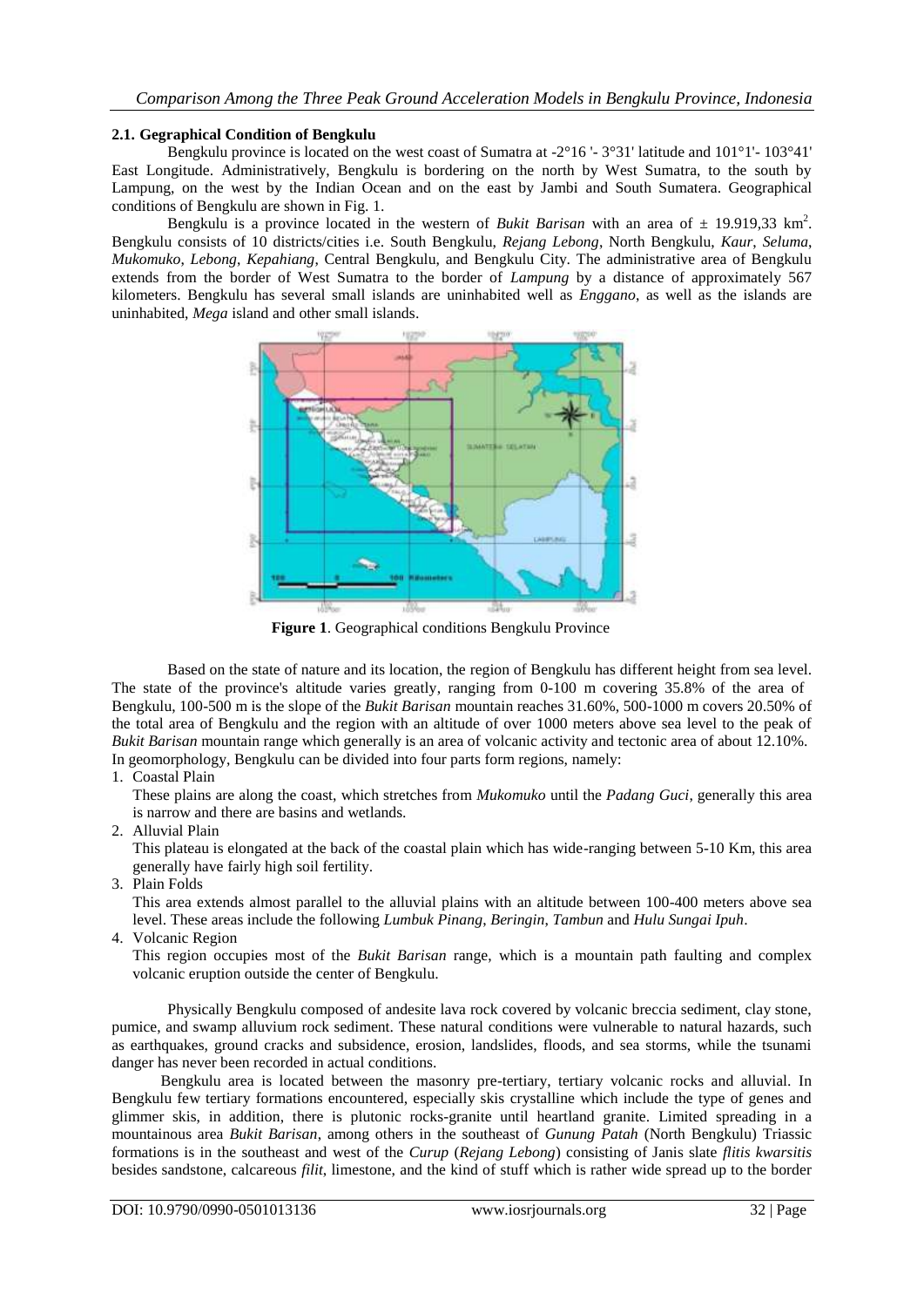area of South Sumatra. In the west and northeast of *Muara Aman* there is a formation of tertiary found in mountainous areas *Bukit Barisan*.

The young tertiary formation has a very broad distribution area on the hills of western of the *Bukit Barisan*. The rock type is mainly composed of sandstone and clay which arranged in a pleated structure. On the other hand, there is a kind of old andesite in the form of a bulge in the *Bukit Barisan* backs of volcanic regions [7].

### **2.2. Tectonic Frame of Sumatera Island.**

Sumatra island form the western end of the Indonesian archipelago. Regionally, the tectonic frames of Sumatra can be seen in the Fig. 2. Sumatra is composed of two main parts, the west is dominated by the presence of the oceanic plate, being east is dominated by the presence of continental plates. Based on gravity, magnetism and seismic the thickness of oceanic plate is about 20 kilometers, and the thickness of the continental shelf about 40 kilometers [8].



**Figure 2**. Tectonic frame of Sumatera Island

The tectonic history of Sumatra is closely linked with the start of the event of a collision between the Indian-Australian plate and Southeast Asia, about 45.6 million years ago, which resulted in a series of systematic changes of the relative movement of the plates is accompanied by changes in the relative velocity between the plates following extrusion activities happened to them. The India-Australia plate motion which initially has a speed 86 mm / year decreased to 40 millimeters / year due to the collision process (Char-shin Liu et all, 1983 in [9]). And then the speed has increased to about 76 millimeters/year (Sieh, 1993 in [10]). This collision process ultimately resulted in the formation of many fault systems Eastern India. The schematic of Sumatran subduction system is shown in Fig. 3.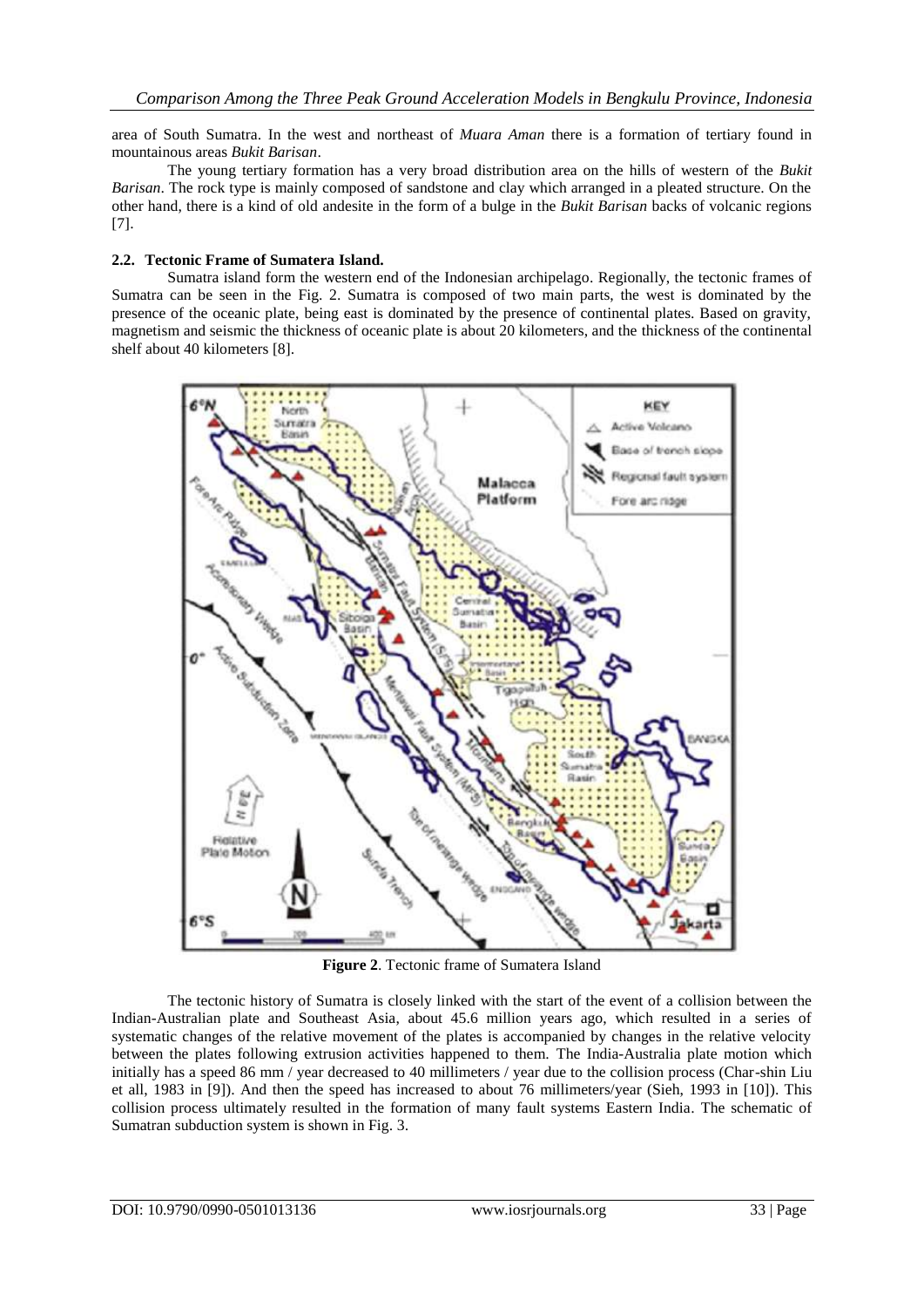

\* Major source of earthquake activity

**Figure 3**. Schematic cross-section of the Sumatran plate boundary [11]

Bengkulu is located in the southern part of Sumatra Island that gives the appearance of tectonic patterns:

- 1. Sumatra Fault shows a slide right en echelon pattern and is located at  $100 \sim 135$  kilometers above the subduction.
- 2. The location of volcanoes generally east-sea or near the fault.
- 3. Arc basin formed modest advance, with a depth of 1 2 kilometers and destroyed by a major fault.
- 4. The ridge arc relatively close to the face, consisting of a single anti form and simple form.
- 5. Mentawai Fault and homoclinal ridge, which are separated by a ridge arc basin face to face and relatively intact.
- 6. Slope angle of subduction is relatively uniform.

## **III. Experiment Method**

Attenuation of Ground Motion is the process or formulation of ground movement caused by the earthquake (acceleration, velocity, deviation) or the intensity of the earthquake that continues to shrink to its distance from the earthquake source. Mathematically, the attenuation of ground motion is a relationship between the earthquake parameters (acceleration, velocity, deviation, intensity, or earthquake magnitude) with the distance to the location of the earthquake recorder (the distance of the epicenter, hypocenter, the shortest distance). The influencing factors of the ground motion are the earthquake magnitude and the distance to the site, Earthquake Source Mechanisms (Shallow crustal and subduction Earthquake) and site conditions.

Specific ground motion attenuation equations proposed by (Mc. Guirre, 1974 in Prawirodikromo [1]) and presented by (Dowrick, 1982 in Prawirodikromo [1]) in a form:

$$
Y = b_1 * 10^{b_2 M} (R + \Delta)^{-b_3}
$$
 (1)

The development of further research on methods of categorizing attenuation phase - development phase into 3 groups (Douglas, 1991 in Prawirodikromo [1]),

- 1. First Generation on Base Rock, Peak Ground Analysis (PGA)
- 2. Second Generation, Peak Spectral Analysis (PSA)
- 3. Third Generation, Next Generation Attenuation (NGA)

This research was conducted to test the three models of acceleration of ground motion attenuation of the first generation (Pathwardan*,* Esteva and Crouse) for Bengkulu region located on the western coast of Sumatra. The model proposed by Pathwardan using 23 events and the 32 records subduction earthquake that occurred in Japan. The resulting empirical model is as follows:

$$
\ln Y = \ln 363 + 0.587 M_s - 1.05(R + 0.864 \exp(0.463 M_s)
$$
\n(2)

Under the California earthquake that has been corrected and evaluated statistically, Esteva obtains empirical models as follows:

$$
Y = \frac{5600 \cdot \exp(0.8M_s)}{(R+40)^2}
$$
 (3)

The next attenuation function developed by Crouse based on earthquake data with subduction mechanism taken from the Cascadia subduction zone in western North Pacific. Crouse formulates the empirical models as follows: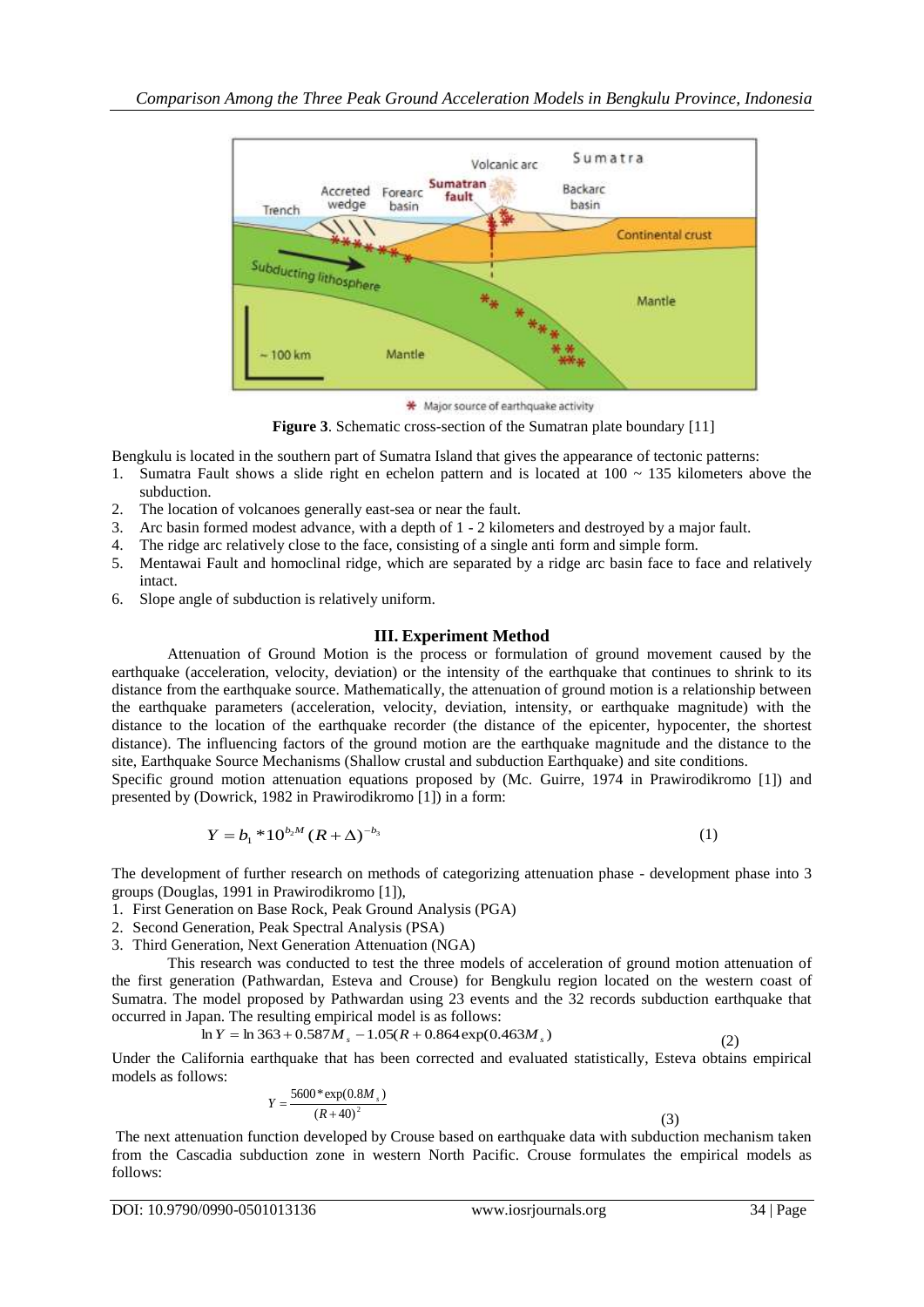$\ln Y = 11.5 + 0.657 M_s - 2.09 \ln(R + 63.7 * 0.128 M_s - 0.00397 * h$ 

(4)

In this case the Pathwardan and Esteva model is expressed in units of  $cm/sec<sup>2</sup>$  while the Crouse expressed in *gal*, where 1 gal =  $10^{-3}$  cm/sec<sup>2</sup>. These three models are elected to find the suitability of the model for the subduction zone with the object selected research areas, Bengkulu which was in the area of subduction too.

Furthermore, the value of the ground motion acceleration (*Y*) is referred to as the PGA. In this study will be determined and then map the values PGA in three models, empirical method of attenuation of the first generation as described above by using historical data of earthquakes in 2273 from the year 1973-2013 with ≥ 4 Mb of magnitude and depth of  $\leq 100$  km (shallow earthquake) that occurred in the area of Bengkulu with limit -60 - 00 LS and 950-1090 BT.

To get the value of the PGA of three models which will be determined performed steps - steps as follows:

- 1. Filter the data according to predetermined criteria based on parameters of earthquakes, time occurrence, magnitude, latitude, longitude, and hypocenter.
- 2. Convert value of body magnitude (Mb) to surface magnitude (Ms).
- 3. Make grid on map.
- 4. Determine the distance to the epicenter grid coordinates.
- 5. Determine the distance hypocenter.
- 6. Determining the value of the PGA.
- 7. Mapping the PGA values obtained.

### **IV. Results and Discussion**

Calculation of the three models, Pathwardan, Esteva and Crouse shows that the first two models give maximum PGA values at the same location (-4<sup>0</sup>.83 of latitude and 102<sup>0</sup>.03 of longitude) is in *Mukomuko* districts located in North Bengkulu. While Crouse models give different results with the results of the maximum PGA 275.89 gal  $(-2^0.48$  of latitude and  $101^0.03$  of longitude) in the *Kaur* district in the South Bengkulu. The results can be seen in Table 1.

| Model      | Range of PGA value | Maximum PGA position |            |                     |
|------------|--------------------|----------------------|------------|---------------------|
|            | (gal)              | Latitude             | Longitude  | <b>Sub District</b> |
| Pathwardan | $72.6 - 533.95$    | $-4^{0}.83$          | 102º.03    | Kaur                |
| Esteva     | $4.16 - 68.66$     | $-4^{0}.83$          | $102^0.03$ | Kaur                |
| Crouse     | 115.1 – 275.9      | $-2^{0}$ .48         | $101^0.03$ | Muko Muko           |

**Table 1**. The Maximum PGA position on Bengkulu

The plotting of the value of PGA result on the map of Bengkulu for all three models provide different contour, but generally showed similar results to each other. Each mapping of PGA for Pathwardan models with a range of values 72.6 - 533.95 gal can be seen in Fig. 4. The Esteva models have a range of values 4:16 - 68.66 gal can be seen in Fig. 5 and the Crouse model has a range of PGA value 115.1 - 275.9 gal can be seen in Fig. 6.



**Figure 4.** Contour map of PGA by *Pathwardan*'s model **Figure 5.** Contour map of PGA by *Esteva*'s model